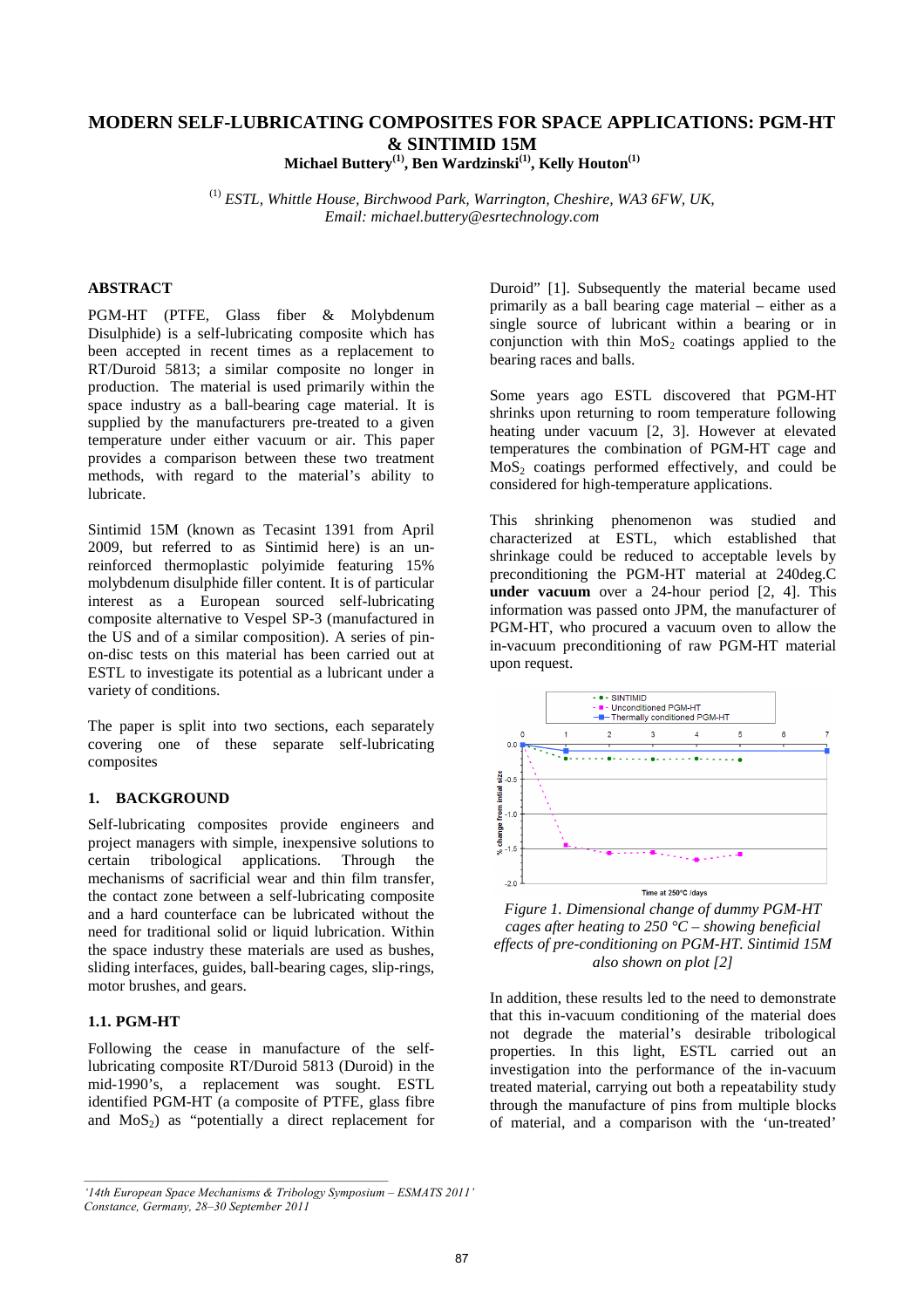PGM-HT over a range of test conditions. Tests were carried out using a pin-on-disc tribometer.

This study [5] demonstrated relatively poor repeatability for the in-vacuum treated material, with little consistency either between separately conditioned blocks of PGM-HT, nor within the blocks themselves. Run-in friction values ranged from 0.05 to 0.45, and displayed erratic profiles.



*Figure 2. Two friction plots of in-vacuum conditioned PGM-HT from the same block (sliding against 52100 steel, under vacuum, 5N load, 0.1ms-1 sliding speed)* 

Measured wear rates varied, ranging from 1 to 12 x 10<sup>-</sup>  $15 \text{ m}^3/\text{Nm}$ . There also appeared to be a correlation between friction coefficient and wear rate of the invacuum material [5], and a comparison with data from un-conditioned material taken from [1] showed similarities.



*Figure 3. Integrated friction against wear rate. Invacuum data from [5], 'Standard' data from [1]. Test performed under vacuum, load 5N, speed 0.1ms-1*

Recently it has come to our attention that JPM will, unless specifically requested to carry out in-vacuum pre-conditioning, subject PGM-HT material to heating **in air** at 140deg.C for 8 hours. However JPM are uncertain as to when this practice started, and as a result we are unable to state whether the PGM-HT tested in [1] had been subjected to this in-air heating.

Thus for the avoidance of doubt, testing was carried out to compare the tribological properties and repeatability of in-air conditioned PGM-HT against invacuum conditioned PGM-HT.

# **1.2. Sintimid 15M**

Sintimid 15M (renamed as Tecasint 1391 in 2009) is a self lubricating material comprising polyimide (unreinforced thermoplastic) with  $15\%$  MoS<sub>2</sub> filler content. It is manufactured within Europe by Ensinger, and is the European equivalent to DuPont's Vespel SP-3.



*MoS2 lubrication (balls & races) and titanium-Sintimid cages, running at 275deg.C under vacuum [2]*

Tests at ESTL have demonstrated that TECASINT 1391 has strong potential as a bearing cage material, performing well over a wide range of temperatures under vacuum, and in particular for bearings lubricated with sputtered  $MoS<sub>2</sub>$  coatings [2]. Good behavior was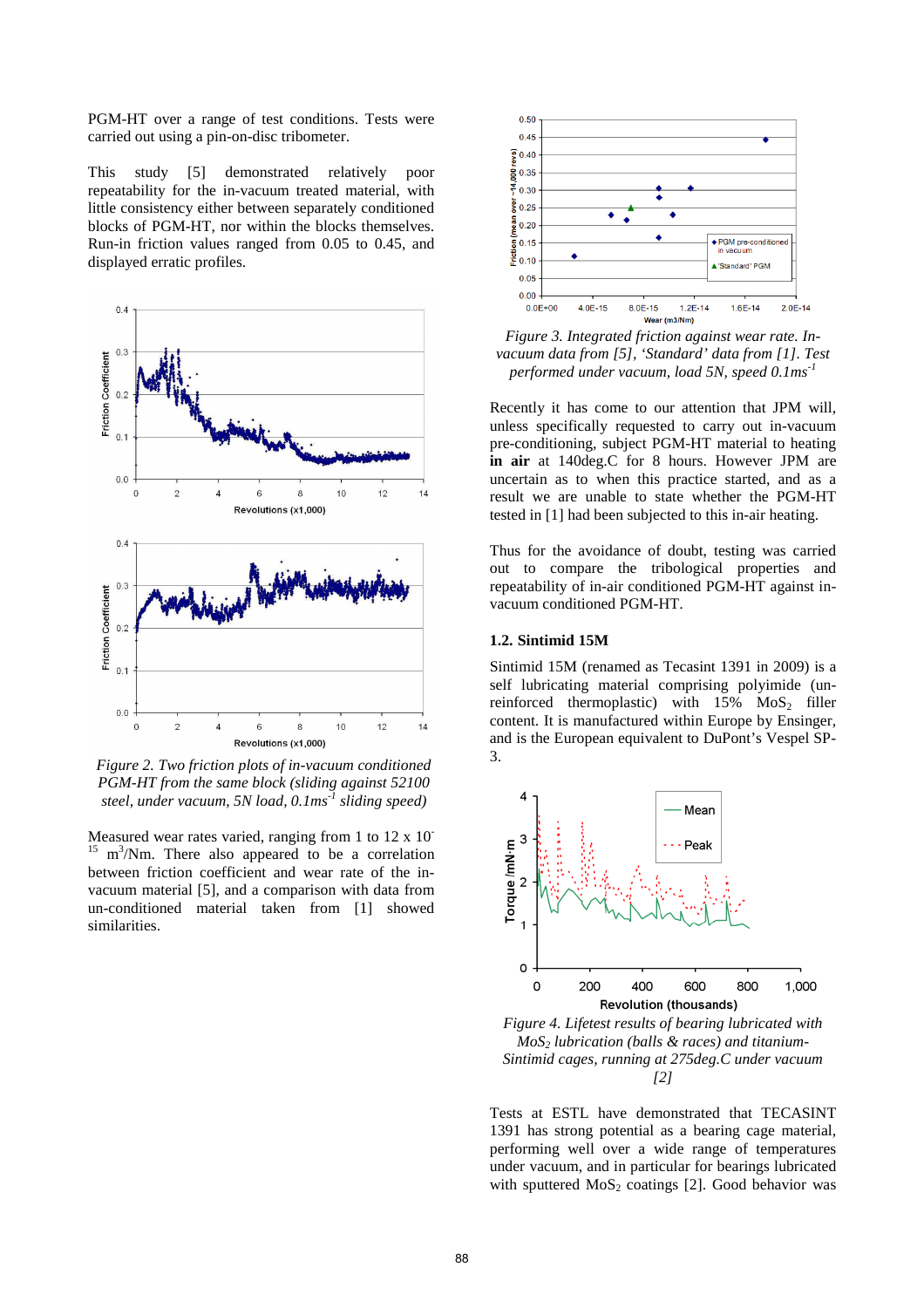also observed for tests without lubricant coating on the balls or races (lubrication provided by the cage only) at high temperatures.

The material has also been demonstrated to be thermally stable, displaying minimal shrinkage when subjected to thermal cycling [2], as shown in Fig. 1.

Given Sintimid 15M's potential, it seems likely that it will be used increasingly as a material for European space applications as an alternative to Vespel SP-3 and PGM-HT, both of which are produced in the US. Given this predicted increase in use, and the repeatability issues with in-vacuum treated PGM-HT raised previously [5], it was decided to make an appropriate check on the repeatability of the friction and wear properties of Sintimid 15M.

# **2. TRIBOLOGICAL TESTING OF PGM-HT**

### **2.1. Test details**

Testing was separated into two stages: a first stage in which the batch-to-batch repeatability of the in-air conditioned material was assessed, and a second stage in which the tribological behaviour of the material was studied with regard to environment, sliding speed, and contact stress.

### *First stage – repeatability*

Hemispherically ended pins of PGM-HT were manufactured from three independently preconditioned blocks of in-air treated material. Three pins were manufactured from each block, giving a total number of nine tests. Pins were run against 52100 steel discs of surface roughness  $\sim 0.1 \mu m$  R<sub>a</sub> using a pin-ondisc tribometer. Motion was carried out unidirectionally over a sliding distance of 1,000m (~13,260 disc revolutions at a track radius of 12mm) under high vacuum (5 x  $10^{-6}$  mbar). A sliding speed of  $0.1 \text{ms}^{-1}$  and a 5N load (10MPa mean contact stress with 18mm pin radius) was employed for all repeatability tests. Note, these conditions are identical to Test 1 of the characterisation tests, in Tab. 1 below.

#### *Second stage – characterisation*

Identical pins were manufactured from a single block of in-air conditioned PGM-HT for the characterisation tests. These were tested on a pin-on-disc tribometer in a similar way to the repeatability tests, following Tab. 1.

| Table 1. Test conditions for characterisation tests of in- |  |                        |  |  |  |  |
|------------------------------------------------------------|--|------------------------|--|--|--|--|
|                                                            |  | air conditioned PGM-HT |  |  |  |  |

| <b>Test</b>          | <b>Test</b>                                      | <b>Sliding speed</b> | Contact                    |  |
|----------------------|--------------------------------------------------|----------------------|----------------------------|--|
| ID                   | environment                                      | (m/sec)              | stress                     |  |
|                      |                                                  | 0.1                  | S <sub>1</sub>             |  |
| 2                    | High vacuum<br>$(5 \times 10^{-6} \text{ mbar})$ |                      | S <sub>2</sub>             |  |
| 3                    |                                                  | 0.01                 | S <sub>1</sub>             |  |
|                      |                                                  |                      | S <sub>1</sub>             |  |
|                      | Laboratory air<br>(class 10,000)                 | 0.1                  | S <sub>2</sub>             |  |
| 6                    |                                                  | 0.01                 | S <sub>1</sub>             |  |
|                      | Dry nitrogen                                     | $\rm 0.1$            | S1                         |  |
| $\sim$ $\sim$ $\sim$ | $\sim$ $\sim$                                    |                      | $\alpha$ $\alpha$ $\alpha$ |  |

*Notes: S1 equates to a mean contact stress of 10MPa (pin load 5N, PGM-HT pin radius 18mm)* 

 *S2 equates to a mean contact stress of 16MPa (pin load 5N, PGM-HT pin radius 18mm)* 

These conditions were chosen to be identical to those in [5].

### **2.2. Pin-on-disc methodology**

Test specimens were ultrasonically solvent cleaned prior to testing. All testing was carried out using ESTL's pin-on-disc tribometer. The experimental setup is shown in Fig. 5, and consists of a pin mounted on a balanced arm, and loaded against the disc by a deadweight. The disc is rotated by a motor positioned outside the vacuum chamber. The frictional force is measured via the deflection of the arm, and recorded using a PC-based data acquisition system. Calibration was checked using a pulley system to apply known loads to the tribometer arm.



*Figure 5. Vacuum pin-on-disc tribometer* 

### **2.3. Test results - repeatability**

Repeatability results for in-air conditioned PGM-HT were fairly encouraging, with a noticeably greater level of consistency when compared with the in-vacuum treated material, considering both the steady-state friction coefficient as well as the specific wear rate. Friction coefficients typically increased to between 0.3 and 0.35 over the first few thousand revolutions, before settling down to between 0.05 and 0.1 at around 10,000 revolutions.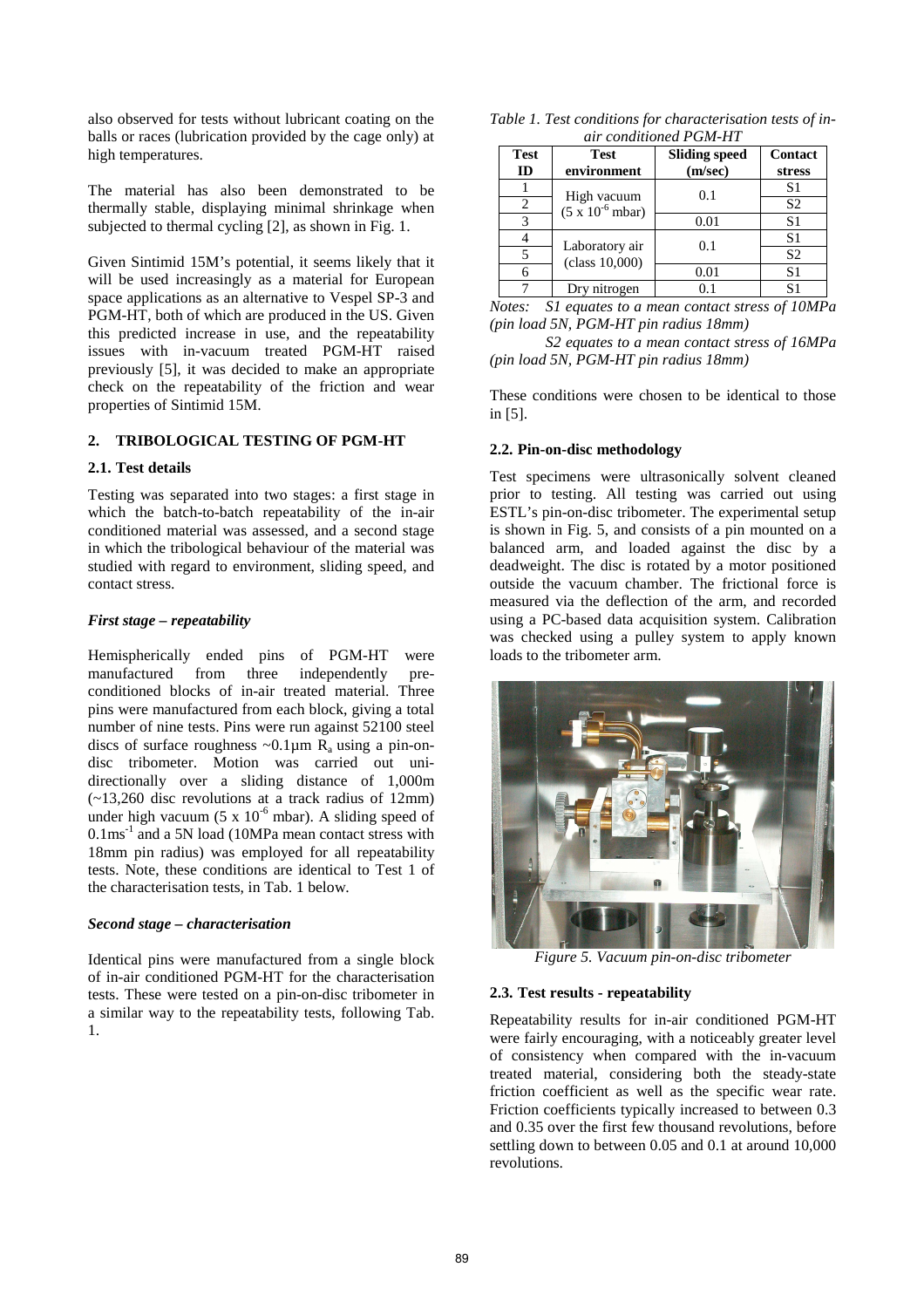

*Figure 6. Integrated friction against wear rate for in-air conditioned PGM-HT, in-vacuum conditioned PGM-HT, and RT/Duroid 5813* 

| т-тасиит пешей г 9м-111                                        |                                    |                                  |  |  |  |
|----------------------------------------------------------------|------------------------------------|----------------------------------|--|--|--|
| <b>Properties</b>                                              | In-air<br><b>PGM-HT</b>            | In-vac<br><b>PGM-HT</b> [5]      |  |  |  |
| Number of tests                                                | 9<br>$(3 \times 3 \text{ blocks})$ | $(3 \times 3 \text{ blocks})$    |  |  |  |
| Test conditions                                                | Vac, 5N,<br>$0.1 \text{ms}^{-1}$   | Vac, 5N,<br>$0.1 \text{ms}^{-1}$ |  |  |  |
| Start-up friction                                              | $-0.20$                            | $-0.20$                          |  |  |  |
| Steady-state friction<br>mean                                  | 0.09                               | 0.25                             |  |  |  |
| Steady-state friction<br>range                                 | $0.06 - 0.14$                      | $0.05 - 0.45$                    |  |  |  |
| Specific wear rate mean<br>$(x 10^{-15} m^3/N.m)$              | 2.8                                | 5.6                              |  |  |  |
| Specific wear rate<br>range (x $10^{-15}$ m <sup>3</sup> /N.m) | $0.8 - 4.9$                        | $1.6 - 11.0$                     |  |  |  |

*Table 2. Summary of repeatability results for in-air and in-vacuum treated PGM-HT* 

If we plot the integrated friction over the 1,000m against wear rate for both populations of PGM-HT we observe a separation in the populations. It is apparent from this method that the in-air PGM-HT provides greater consistency under these test conditions.

If we include on the same plot the value for Duroid (taken from [1]) we see a clear separation from both populations of PGM-HT, with the Duroid displaying an increased wear rate for a given friction coefficient (Fig. 6). As self-lubricating composites rely on sacrificial wear for their mode of operation, this result may be an indication that the rate of material transfer to a

counterface is greater for Duroid than that for PGM-HT.

A similar claim has been made regarding PGM-HT and Duroid caged bearings, in which two mechanisms successfully qualified with Duriod underwent new lifetests with PGM-HT caged bearings [6]. These tests indicated torque instabilities and a lack of lubricant transfer when PGM-HT cages were employed.

#### **2.4. Test results - characterisation**

From the characterisation pin-on-disc tests it is apparent that the lowest friction coefficients are generated under vacuum, with greater values in air. The single nitrogen test did not display a steady-state during the 1,000m. Wear rates for in-air conditioned PGM-HT were not seen to be particularly dependant upon environment.

Similarly, no great dependence was observed on either the friction coefficient or wear rate if we consider sliding speed, or contact stress.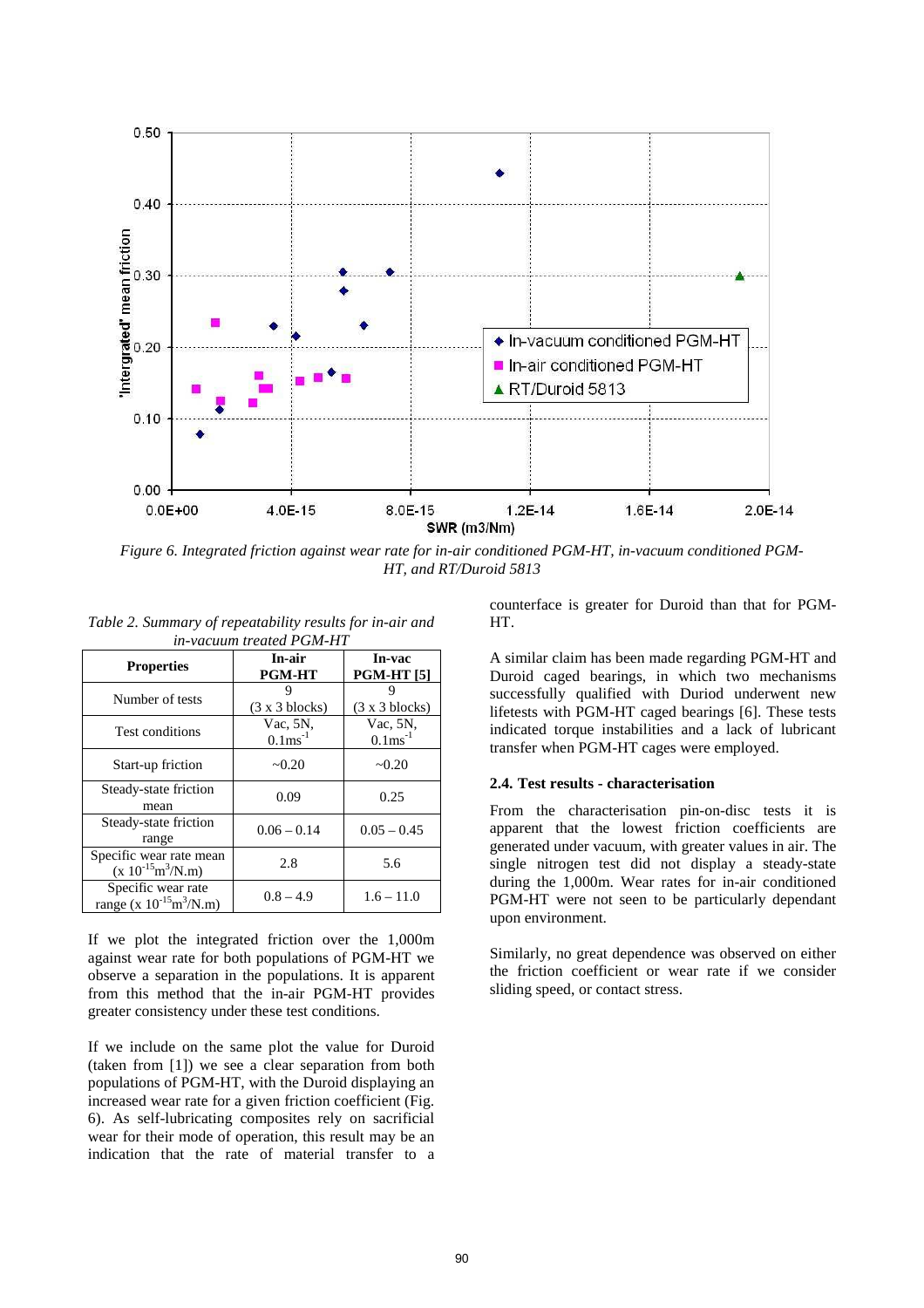| <b>Conditions</b>                      | <b>Steady-state</b><br>friction | Wear rate<br>$(x 10^{-15} m^3/N.m)$ |  |
|----------------------------------------|---------------------------------|-------------------------------------|--|
| $Vac, S1$ ,<br>$0.1 \text{ms}^{-1}$    | 0.08                            | 5.9                                 |  |
| Vac, S2,<br>$0.1 \text{ms}^{-1}$       | 0.16                            | 5.6                                 |  |
| Vac, $S1$ .<br>$0.01$ ms <sup>-1</sup> | 0.12                            | 2.4                                 |  |
| Air, S1,<br>$0.1 \text{ms}^{-1}$       | 0.20                            | 3.3                                 |  |
| Air, S2,<br>$0.1 \text{ms}^{-1}$       | 0.22                            | 3.9                                 |  |
| Air, S1,<br>$0.01 \text{ms}^{-1}$      | 0.19                            | 2.3                                 |  |
| $N_2$ , $S1$ ,<br>$0.1 \text{ms}^{-1}$ | $0.21 - 0.27$                   | 1.7                                 |  |

*Table 3. Friction and wear results of in-air conditioned characterisation tests*

These results are broadly comparable to those of the invacuum conditioned PGM-HT [5], with no consistent differences in either wear rate or friction coefficient.

# **3. SINTIMID 15M**

# **4. TRIBOLOGICAL TESTING OF SINTIMID 15M**

#### **4.1. Test details**

As with the PGM-HT, tests on Sintimid 15M were separated into two stages; repeatability and a detailed characterisation.

#### *First stage – repeatability*

Repeatability tests were performed in the same way as were carried out for PGM-HT; unidirectional sliding on 52100 steel for a distance of 1,000m. Three hemispherically ended pins of radius 18mm were machined from three independent blocks of Sintimid 15M, giving nine pins in total. Testing was carried out under the same conditions as for PGM-HT, though the mean Hertzian contact stresses were varied for the two materials due to their different elastic moduli. For clarity, repeatability tests were performed under identical conditions as those described in Test 8 in Tab. 4 below.

### *Second stage – characterisation*

Characterisation tests were also carried out under similar conditions to those for PGM-HT. Test conditions are described below.

Unlike the PGM-HT tests, due to material constraints the pins were not machined from a single block of Sintimid 15M. Tests 16.B, 17.B, 18.B and 19.B were machined from a second block, with all other test items originating from the same block.

| Table 4. Test conditions for characterisation tests of |  |
|--------------------------------------------------------|--|
| Sintimid 15M                                           |  |

| <b>Test</b> | <b>Test</b>                       | <b>Sliding speed</b> | <b>Contact</b> |
|-------------|-----------------------------------|----------------------|----------------|
| ID          | environment                       | (m/sec)              | stress         |
| 8           |                                   | 0.1                  | S3             |
| 9           | High vacuum                       |                      | S4             |
| 10          | $(5 \times 10^{-6} \text{ mbar})$ | 0.01                 | S3             |
| 11          |                                   |                      | S4             |
| 12          |                                   | 0.1                  | S <sub>3</sub> |
| 13          | Laboratory air                    |                      | S <sub>4</sub> |
| 14          | (class 10,000)                    | 0.01                 | S <sub>3</sub> |
| 15          |                                   |                      | S <sub>4</sub> |
| 16.A        |                                   |                      |                |
| 16.B        |                                   | 0.1                  | S <sub>3</sub> |
| 16.C        |                                   |                      |                |
| 17.A        |                                   |                      | S4             |
| 17.B        | Dry nitrogen                      |                      |                |
| 18.A        |                                   | 0.01                 | S <sub>3</sub> |
| 18.B        |                                   |                      |                |
| 19.A        |                                   |                      | S4             |
| 19.B        |                                   |                      |                |

*Notes: S3 equates to a mean contact stress of 23MPa (pin load 5N, Sintimid 15M pin radius 18mm)* 

 *S4 equates to a mean contact stress of 37MPa (pin load 5N, Sintimid 15M pin radius 18mm)* 

#### **4.2. Pin-on-disc methodology**

Testing was performed using identical kit to that previously described (section 3.2)

#### **4.3. Test results - repeatability**

The behaviour of all tests was broadly similar, demonstrating high friction initially, before quickly falling and displaying low friction throughout the remainder of the test. Some variance was noticed in the number of revs required to achieve steady-state friction, as with the friction coefficient values themselves, but not to any great extent. No great difference was observed in the results from different blocks (examples in Fig. 7).

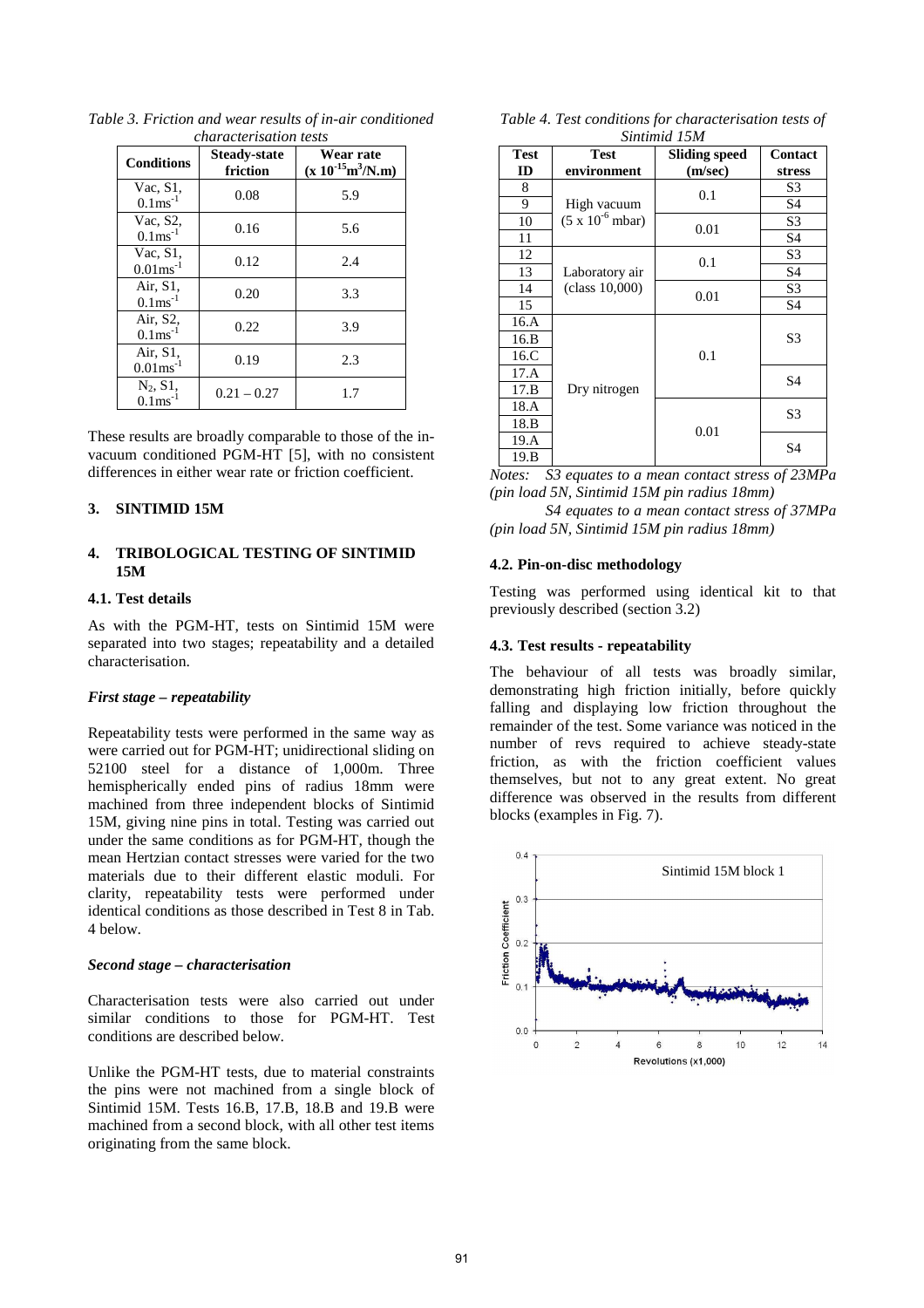

*Figure 7. Friction plots from each block of Sintimid 15M material (sliding against 52100 steel, under vacuum, 5N load, 0.1ms-1 sliding speed)*

Initial peak friction values ranged from 0.54 to 0.74 with a mean of 0.65, and were approximately 10-times higher than the steady-state friction coefficients, measured at 0.06 to 0.09 with a mean of 0.07. Wear rates were measured to be in the range 0.30 to 2.38 x  $10^{-15}$ m<sup>3</sup>/N.m, with a mean of 1.37 x  $10^{-15}$ m<sup>3</sup>/N.m.

The behaviour of these tests are similar enough for us to state that Sintimid 15M gives repeatable friction and wear rates both within, and between individual blocks of material.

#### **4.4. Test results - characterisation**

The effect of increasing load, in the cases of air and vacuum environments, was to slightly decrease steadystate friction, a behaviour previously observed [7]. In a nitrogen environment however the inverse is true, with steady-state friction increasing with increasing contact stress. No strong dependency on load was noted when considering either start-up friction or specific wear rate.

*Table 5. Friction and wear results of Sintimid 15M characterisation tests*

| chanach isahon hesis                 |                      |                                 |                                     |  |  |  |  |
|--------------------------------------|----------------------|---------------------------------|-------------------------------------|--|--|--|--|
| <b>Conditions</b>                    | Start-up<br>friction | <b>Steady-state</b><br>friction | Wear rate<br>$(x 10^{-15} m^3/N.m)$ |  |  |  |  |
| Vac, S3,<br>$0.1 \text{ms}^{-1}$     | 0.70                 | 0.08                            | 1.58                                |  |  |  |  |
| Vac, S4,<br>$0.1 \text{ms}^{-1}$     | 0.68                 | 0.07                            | 0.31                                |  |  |  |  |
| Vac, S3,<br>$0.01$ ms <sup>-1</sup>  | 0.50                 | 0.12                            | 0.46                                |  |  |  |  |
| Vac, S4,<br>$0.01 \text{ms}^{-1}$    | 0.66                 | 0.08                            | 0.94                                |  |  |  |  |
| Air, S3,<br>$0.1 \text{ms}^{-1}$     | N/A                  | 0.81                            | 6.75                                |  |  |  |  |
| Air, S4,<br>$0.1 \text{ms}^{-1}$     | N/A                  | 0.71                            | 5.97                                |  |  |  |  |
| Air, S3,<br>$0.01 \text{ms}^{-1}$    | N/A                  | 0.75                            | 13.94                               |  |  |  |  |
| Air, S4,<br>$0.01 \text{ms}^{-1}$    | N/A                  | 0.90                            | 50.42                               |  |  |  |  |
| $N_2$ , S3,<br>$0.1 \text{ms}^{-1}$  | N/A                  | 0.91                            | 3.62                                |  |  |  |  |
| $N_2$ , S4,<br>$0.1 \text{ms}^{-1}$  | N/A                  | 1.06                            | 2.19                                |  |  |  |  |
| $N_2$ , S3,<br>$0.01 \text{ms}^{-1}$ | N/A                  | 0.56                            | 0.63                                |  |  |  |  |
| $N_2$ , S4,<br>$0.01 \text{ms}^{-1}$ | N/A                  | 0.99                            | 0.64                                |  |  |  |  |

*Note: Tests in air and N2 did not display initial peak friction values, but rather displayed a slower increase over the first few hundred revolutions of the test.* 

The effect of sliding speed on steady-state friction is not clear. Whilst in nitrogen we find a definite increase in friction with increasing sliding speed, this is not as well defined for air and vacuum testing. In air increasing the sliding speed causes a significant decrease in the specific wear rate, whilst in nitrogen an increase is observed for the greater rotation speeds.



*Figure 8. Effect of environment on steady-state friction of Sintimid 15M*

The material was found to be very sensitive to environment. Sliding in air produced greatly elevated steady-state friction coefficients in comparison to vacuum. Specific wear rates were similarly increased in comparison to air. Considering dry nitrogen, steadystate friction coefficients were comparable to, and in some cases greater than, those found in air, but wear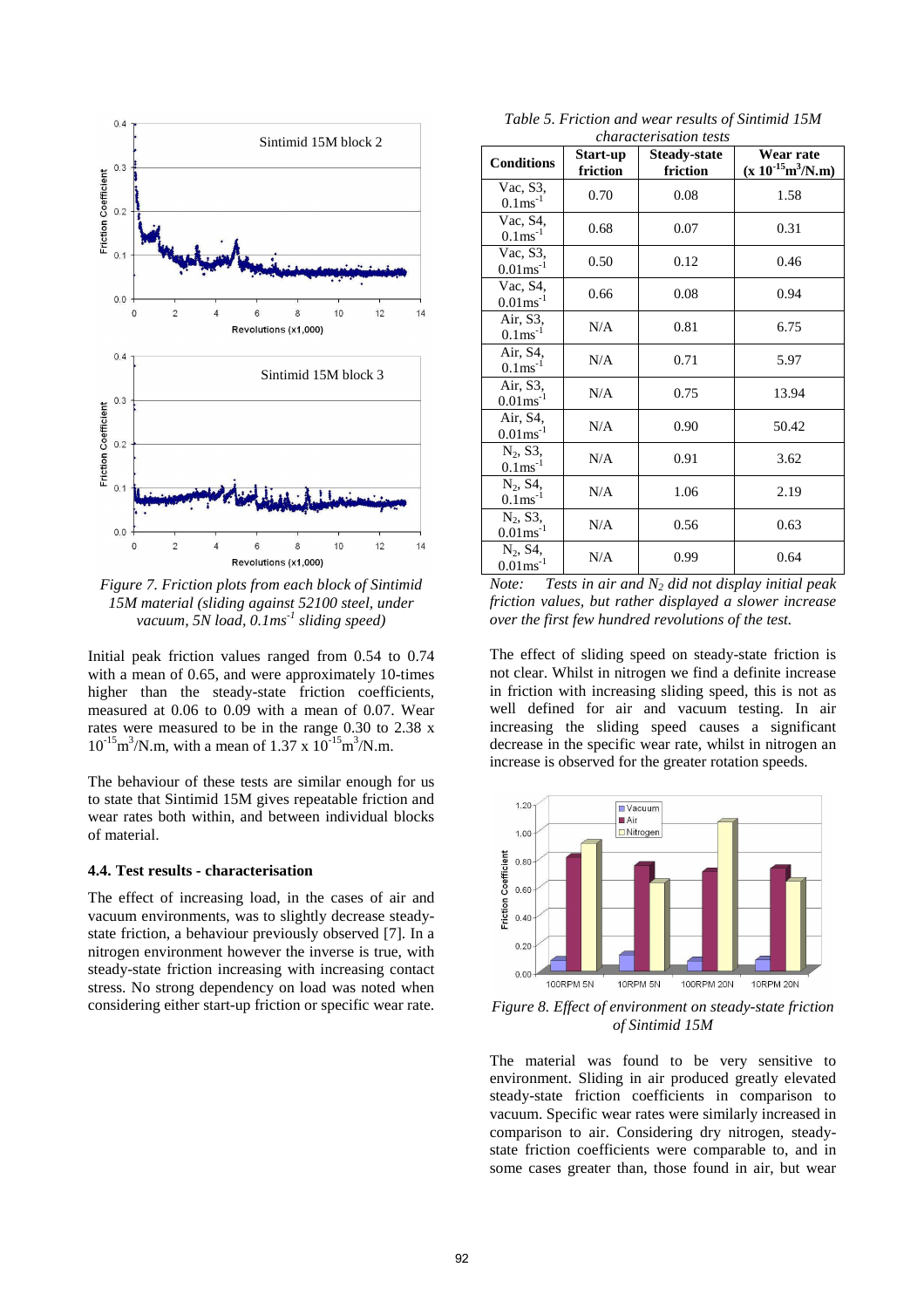rates were comparable to those found under vacuum under similar conditions.



#### *Sintimid 15M*

# **4.5. Comparison with other self-lubricating composites**

We now present a comparison of these results against Vespel SP-3, a similar polyimide to Sintimid 15M also containing  $15\%$  MoS<sub>2</sub> filler, as well as in-vacuum and in-air conditioned PGM-HT.

| Table 6. Comparison of Sintimid 15M with other |
|------------------------------------------------|
| common self-lubricating composites             |

|                                                  | Sintimd                                  | common scri<br><b>Vespel</b> | mortouring composition<br>In-air                    | In-vac                      |  |  |
|--------------------------------------------------|------------------------------------------|------------------------------|-----------------------------------------------------|-----------------------------|--|--|
| <b>Conditions</b>                                | 15M                                      | SP-3 [8]                     | <b>PGM-HT</b>                                       | <b>PGM-HT</b> [5]           |  |  |
|                                                  | <b>Steady-state friction coefficient</b> |                              |                                                     |                             |  |  |
|                                                  |                                          |                              |                                                     |                             |  |  |
| Vac, 5N,<br>$0.1 \text{ms}^{-1}$                 | 0.08                                     | 0.05                         | 0.08                                                | 0.06                        |  |  |
| Vac, 20N,<br>$0.1 \text{ms}^{-1}$                | 0.07                                     |                              | 0.16                                                | 0.05                        |  |  |
| Vac, 5N,<br>$0.01$ ms <sup>-1</sup>              | 0.12                                     |                              | 0.12                                                | 0.08                        |  |  |
| Air, 5N,<br>$0.1 \text{ms}^{-1}$                 | 0.81                                     | 0.65                         | 0.20                                                | 0.22                        |  |  |
| Air, 20N,<br>$0.1 \text{ms}^{-1}$                | 0.71                                     |                              | 0.22                                                | 0.21                        |  |  |
| Air, 5N,<br>$0.01$ ms <sup>-1</sup>              | 0.75                                     |                              | 0.19                                                | 0.20                        |  |  |
| $N_2$ , 5 $N_2$<br>$0.1 \text{ms}^{-1}$          | 0.91                                     |                              | $0.21 - 0.27$                                       | $0.20 - 0.32$               |  |  |
|                                                  |                                          |                              |                                                     |                             |  |  |
| <b>Conditions</b>                                | <b>Sintimd</b><br>15M                    | <b>Vespel</b><br>SP-3 [8]    | In-air<br><b>PGM-HT</b>                             | In-vac<br><b>PGM-HT [5]</b> |  |  |
|                                                  |                                          |                              | Specific wear rate x $10^{-15}$ m <sup>3</sup> /N.m |                             |  |  |
| Vac, 5N,<br>$0.1 \text{ms}^{-1}$                 | 1.58                                     | 3.8                          | 5.9                                                 | 0.9                         |  |  |
| Vac, 20N,<br>$0.1 \text{ms}^{-1}$                | 0.31                                     |                              | 5.6                                                 | 2.4                         |  |  |
| Vac, 5N,<br>$0.01$ ms <sup>-1</sup>              | 0.46                                     |                              | 2.4                                                 | 1.3                         |  |  |
| Air, 5N,<br>$0.1 \text{ms}^{-1}$                 | 6.75                                     | 10.7                         | 3.3                                                 | 2.7                         |  |  |
| Air, 20N,<br>$0.1 \text{ms}^{-1}$                | 5.97                                     |                              | 3.9                                                 | 2.6                         |  |  |
| Air, 5N,<br>$0.01 \text{ms}^{-1}$<br>$N_2$ , 5N, | 13.94                                    |                              | 2.3                                                 | 2.2                         |  |  |

The behaviour of Sintimid 15M in vacuum and laboratory air is broadly similar to that of Vespel SP-3, with a similar dependence upon environment.

Friction coefficients are also generally high (>0.6) for Vespel SP-3 during the first few revolutions in vacuum, behaviour observed here for Sintimid 15M. However Vespel has been shown to display high friction for long sliding distances before reducing to <0.1 [8]. Conversely, Sintimid 15M reduced from an initial peak much sooner (typically less that 40 revolutions, 3-meters sliding distance at ~12mm track radius), rapidly reducing to a friction coefficient of 0.1 to 0.2, before a much steadier drop over several thousand revolutions to <0.1.

Previous studies into polyimides indicate that these materials are capable of low friction and wear only at high temperatures or in environments of low water vapour [9, 10]. It is thought that the cause of this is the presence of adsorbed  $H_2O$  molecules hydrogen bonding to the polyimide chains, and preventing the formation of a thin shear surface offering low friction and wear. This can be overcome by removing the water vapour available, after which the polyimide can provide good lubrication. This effect is apparent in tests performed on Sintimid 15M under vacuum, where an initial period of high friction (providing frictional heating) is then followed by a stable period of low friction. This behaviour has previously been seen for polyimides sliding under vacuum [11].

However, this description does not explain the high friction observed for Sintimid 15M sliding under nitrogen – in such a dry environment we would expect the behaviour to be similar to that in vacuum. The root cause of this is not clear, but it is noted that high friction when sliding in dry nitrogen has been observed by ESTL previously for Vespel SP-3 [12], indicating that this behaviour may be common among polyimides.

# **5. CONCLUSIONS**

# *PGM-HT*

During this study, the performance of in-air conditioned PGM-HT was compared to that of invacuum conditioned material. Pin-on-disc testing under a variety of different environments and conditions demonstrated no significant differences between these materials. However repeat testing revealed greater consistency in the performance of the in-air preconditioned material. These observations would lead us to tentatively suggest that for ambient temperature applications, in-air conditioned PGM-HT is to be preferred.

However we have also observed that the wear rate for both these materials is reduced in comparison to RT/Duroid 5813. A previous investigation has highlighted the lack of material transfer with PGM-HT